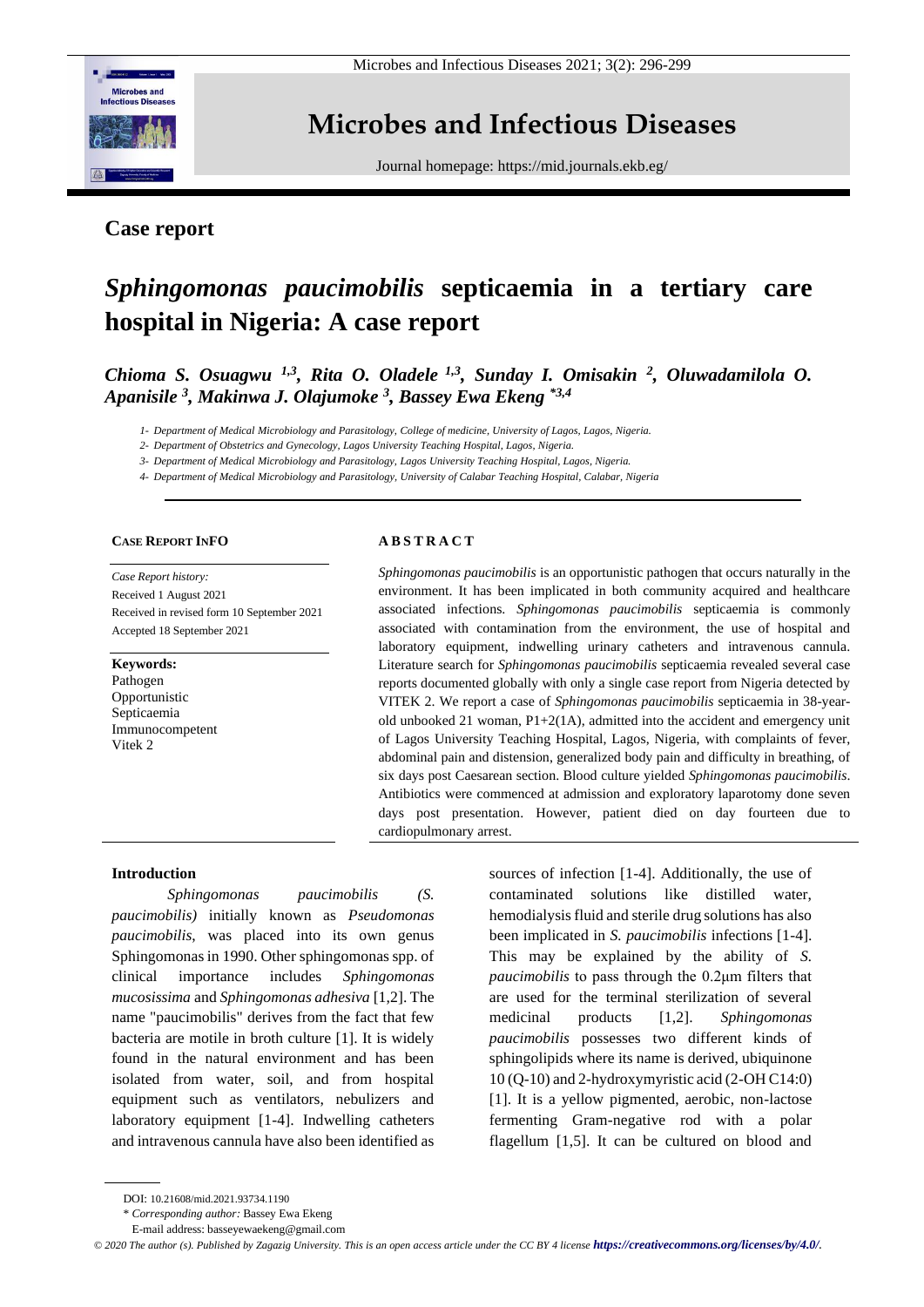chocolate agar, but not on MacConkey or media selective for enterobacteria. It grows optimally at 30°C, and also grows at 37°C. It is both oxidase and catalase positive [1,6]. *Sphingomonas paucimobilis* infection may be community or hospital acquired [2,6,7]. Globally, a variety of infections in humans, including pneumonia, meningitis, blood stream infections, mastoiditis, peritonitis, osteomyelitis, septic arthritis, endophthalmitis, empyema, splenic abscesses, urinary tract infections, and biliary tract infections have been associated with *S. paucimobilis* [2,6,7]. To the best of our knowledge, only a single case of *S. paucimobilis* human infection has been reported in Nigeria [7]. We report a case of *S. paucimobilis* infection in a patient at the Lagos University Teaching Hospital, Lagos, Nigeria.

#### **Patient and observation**

A 38-year-old unbooked woman, P1+2(1A), admitted into the accident and emergency unit of Lagos University Teaching Hospital (LUTH), Lagos, Nigeria, with complaints of fever, abdominal pain and distension, generalized body pain and difficulty in breathing, all of six days post emergency Caesarean section. The emergency Caesarean section was done at a peripheral private clinic on account of cephalopelvic disproportion secondary to fetal macrosomia and a live male baby of 4.5kg was delivered. Fever was high grade, continuous, associated with chills and rigors, and temporarily relieved with non-steroidal antiinflammatory drugs. Abdominal pain was colicky, excruciating, and associated with abdominal distension. There was nausea, three episodes of bilious, non-bloody vomiting with copious effluent and constipation. No reduction in urine volume was noted. Difficulty in breathing was of abrupt onset and not associated with cough, chest pain or calf pain. Patient is not a known asthmatic, diabetic, hypertensive, nor a retroviral disease patient. She had 2 doses of tetanus toxoid in pregnancy. She had pregnancy induced hypertension in labor. Blood group and genotype were unknown at presentation. No history of blood transfusion or previous hospital admission, no history of drug allergy, married in a monogamous family, doesn't smoke cigarette or drink alcohol. Physical examination showed an acutely ill looking young woman, obese, conscious, mildly pale, anicteric, febrile (T-39o), tachypneic, acyanosed, dehydrated with bilateral pitting pedal edema up to the mid shin. Urethral catheter was insitu draining about 800ml of coke colored urine. Pulse rate was 122 beats per minute, blood pressure;

150/87 mmHg, respiratory rate was 36 cycles per minute with SPO2 of 93% in room air and 99% in O2 via face mask 8L/min. Breath sounds were vesicular. Abdomen was grossly distended with generalized tenderness, Pfannenstiel scar sutured with nylon, raw flesh seen with minimal discharge and soaked wound dressing. Organs could not be palpated due to tenderness. Vaginal examination showed normal vulva, normal lochia, cervix couldn't be reached bimanually. A diagnosis of puerperal sepsis in an unbooked post Caesarean sectioned woman was made. Samples including blood for culture was collected and IV ceftriaxone 2g daily, IV levofloxacin 500mg daily and IV metronidazole 500mg 8 hourlies were commenced. Other medications were IV paracetamol, 1g 8 hourly, subcutaneous clexane, 100mg daily and IM Arthemeter, 160mg daily, for three days. Wound dressing was done twice daily. Abdominal ultrasound scan done at admission revealed intraabdominal fluid collection suggestive of sepsis or perforated viscus. Abdominal X -ray done at the supine and erect position showed dilated gas filled bowel loops. Laboratory findings showed total white blood cells of 15.43 X 109/L, neutrophil of 81.1%, lymphocytes of 10.1% and platelets of 206 X 109/L; random blood sugar of 8.6mmol/l, hemoglobin; 13.4g/dL. Abdomino–pelvic CT scan done on the fourth day of admission showed multiple intraabdominal and pelvic abscess with myometrial abscess in lower uterine segment. High vaginal swab and urine culture yielded no growth of organisms. Patient condition was observed to have worsened by the fifth day of admission with persistence fever (39.1oC) and IV meropenem 1g 8hly was added to her antibiotic regimen while ceftriaxone was discontinued. Patient was also placed in 'thromboembolism deterrent' stockings. On day seven, of admission, surgery was done under general anesthesia, which lasted two and a half hours; 2 unit of blood was transfused intra operatively. Intra operative findings revealed 5L of purulent fluid and a foreign body (abdominal mop), necrotic spot over the lower uterine segment repair, pyogenic membrane on the peritoneal cavity, inter looped pockets of abscess and subcutaneous abscess at the anterior abdominal wall. She was transferred to ICU unextubated for post-operative mechanical ventilation, noradrenaline was given at 0.2ug/kg/min and intravenous fluids, 4.3% dextrose saline to alternate with 5% dextrose water, 4hourly. Post-operative PCV was 37.3%. Serum electrolyte,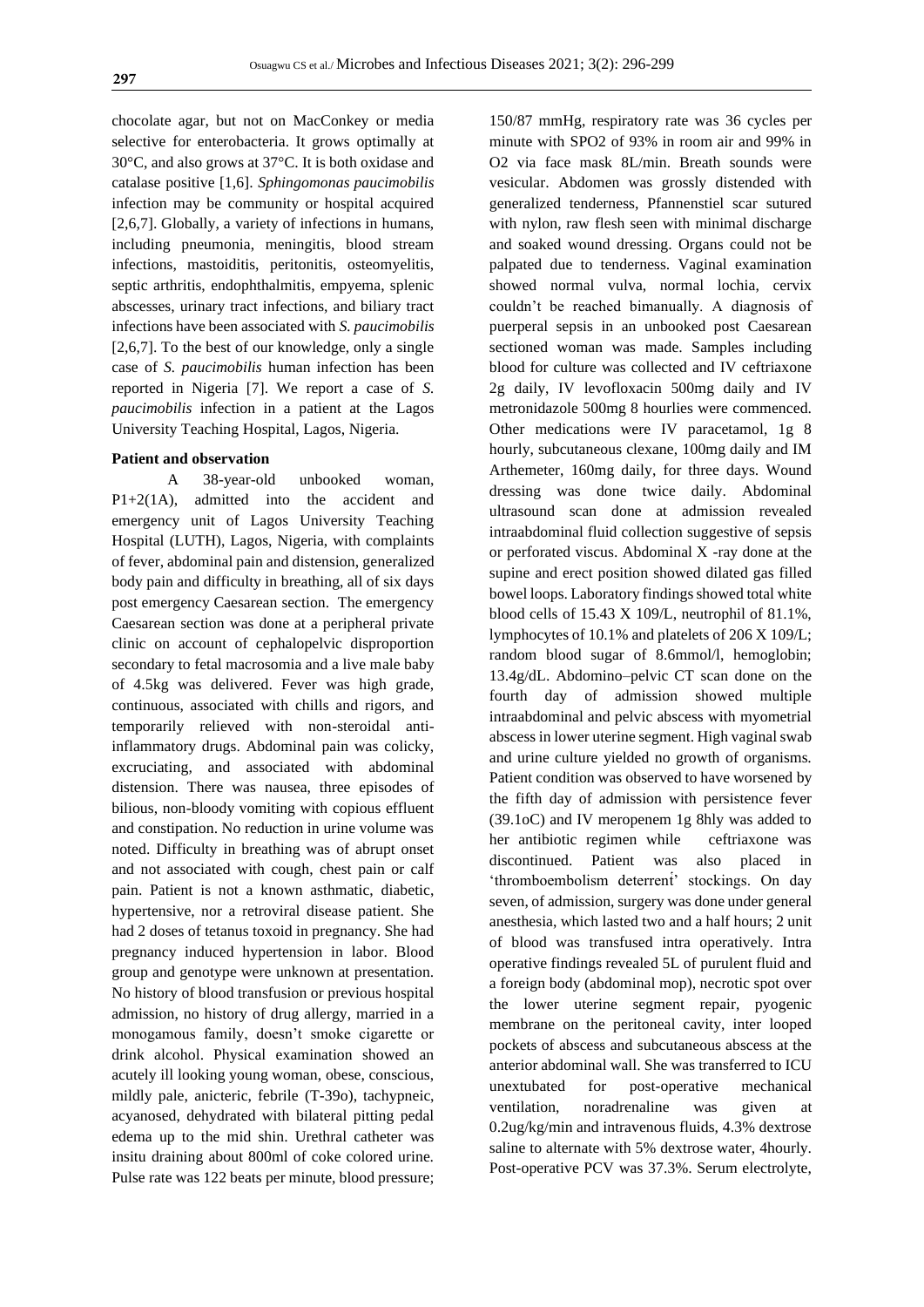urea and creatinine done on day eight showed Sodium: 150 mmol/L, Potassium: 5.1mmol/L, Bicarbonate: 19 mmol/L, Urea: 11.1 mmol/L and Creatinine: 128.6 mmol/L. Diagnosis was reviewed to Puerperal sepsis complicated by acute kidney injury on account of raised creatinine values. Blood culture retrieved on day eight yielded *S. paucimobilis* sensitive to ertapenem, tigecycline, meropenem, levofloxacin, ciprofloxacin, piperacillin/tazobactam, Augmentin; intermediate to amikacin and resistant to ceftriaxone. Patient became unconscious on day 11 and died on day 14 due to cardiopulmonary arrest.

#### **Laboratory procedure**

Blood culture was done using Bact/Alert 3D blood culture system. Broths when subcultured on chocolate agar and aerobically incubated at a temperature of 37°C for 24 hours, yielded growth of greyish colonies measuring about 1mm in widest diameter. Broths subcultured on MacConkey yielded no growth. This is in keeping with the characteristics of *S. paucimobilis* as it does not grow on selective media including MacConkey or on media selective for enterobacteria [1,5]. Gram negative rods were seen on microscopy and were identified by VITEC 2 (bioMerieux, France) as *S. paucimobilis.* 

#### **Discussion**

*Sphingomonas paucimobilis* is ubiquitous in nature. Several cases of septicaemia with source of infection from the community or hospital has been documented in literature [2,5,6]. Although generally said to cause asymptomatic infections, few cases of death have been reported [8]. A case report from Indonesia documented mortality from *S. paucimobilis* bacteremia in an immunocompromised patient with poorly controlled diabetes, intubated and put-on mechanical ventilation in the course of management due to respiratory distress syndrome [8]. Our index case wasn't immunocompromised (not diabetic, not on steroids, and HIV negative), but however had other risk factors for *S. paucimobilis* infection. The Caesarean section she had at a private clinic prior to presentation in LUTH, may have been the source of *S. paucimobilis* infection. The performance of this surgery in a sterile environment and adherence to standard precautions is in doubt due to the associated complications (intra-abdominal abscess, foreign body left insitu and wound dehiscence). Other risk factors included (1) IV cannulation (2) Urinary

catheterization and (3) The use of ventilator [1-4]. The poor outcome of this case patient may be explained by the delay in evacuating the abdomen of purulent fluid and foreign body, with sepsis complications resulting in multi organ failure.

*Sphingomonas paucimobilis* isolation rate in Nigeria may not be as low as it appears in literature. Lack of automated systems for blood culture may account for this reason. The case report of hospital acquired *S. paucimobilis* infection by Osuji et. al, 2020, was also identified by VITEC 2 (bioMerieux, France) [7]. Very few tertiary health care facilities in Nigeria have VITEC 2 (bioMerieux, France) currently. We never know how many cases of *S. paucimobilis* septicaemia that may have been discarded as contaminants or misidentified as other organisms.

#### **Conclusion**

This is a case of community acquired *S. paucimobilis* septicaemia identified using (bioMerieux, France) VITEK 2. The paucity of information on this pathogen in our locality may be due to lack of automation systems for blood culture and not necessarily low isolation rates. Additionally, because it is not commonly reported as a pathogen, it may be discarded as a contaminant.

#### **Acknowledgement**

We like to acknowledge the entire staffs especially the laboratory scientists of the medical microbiology and parasitology laboratory of Lagos University Teaching Hospital, Lagos, Nigeria, for their time and energy put in to identify this organism.

Author Contributions: C.S.O. and R.O.O took part in literature review, writing and review of manuscript. S.I.O conducted a critical review of the manuscript. A.O.O did a clinical summary of patient. M.J.O was involved in laboratory work. B.E.E. conceptualized case report, reviewed literature, and wrote the draft manuscript. All authors have read and agreed to the final version of the manuscript.

#### **Funding**: None.

**Institutional Review Board statement**: Not applicable.

**Informed consent statement**: Not applicable.

**Conflicts of Interest:** The authors declare no conflict of interest.